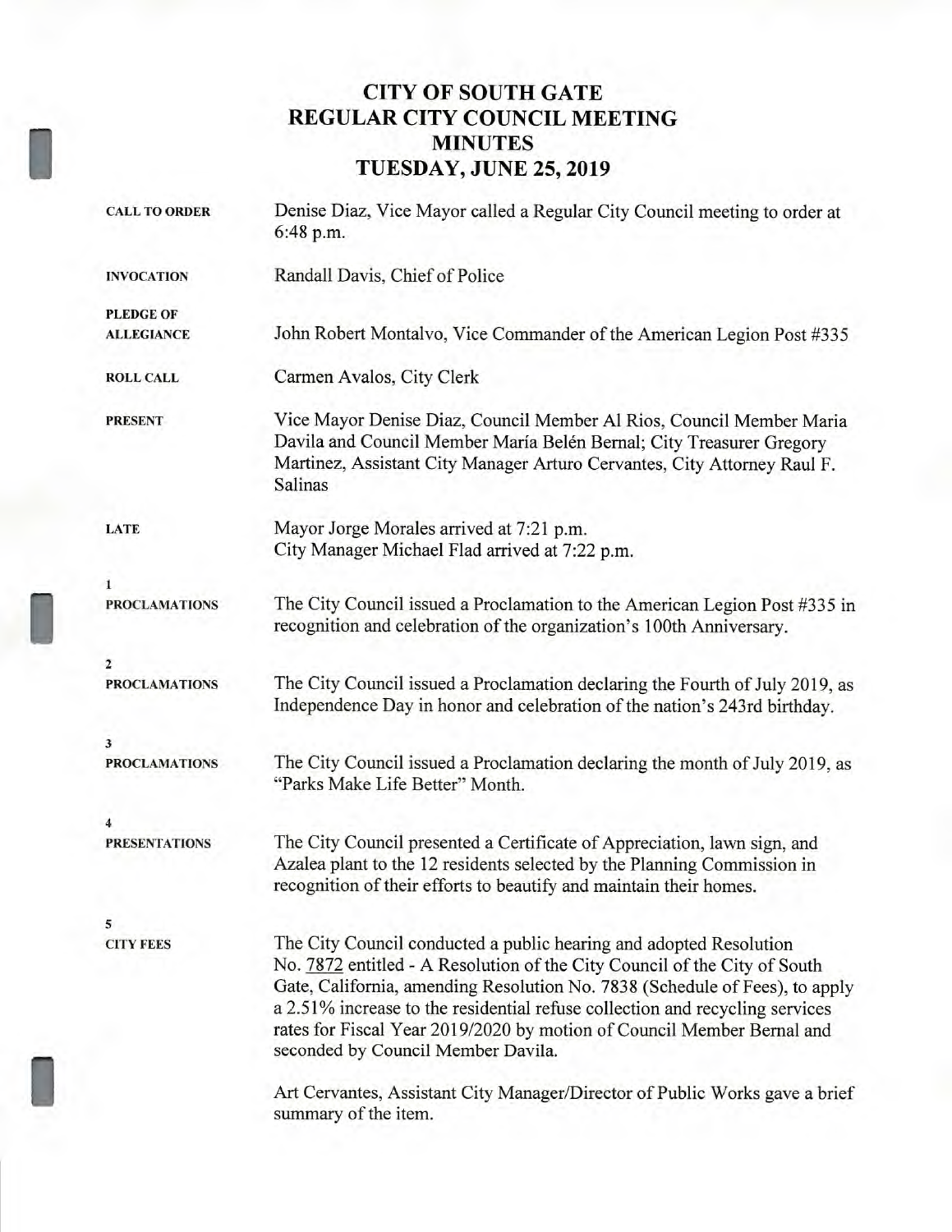#### **5**

**CITY FEES CONT'D** Vice Mayor Diaz opened the Public Hearing and asked if anyone in the audience would like to speak on this item.

> Virginia Johnson, 5751 McKinley Avenue said that she is confused that if City Council is not voting to approve the fees because it is automatic, what does it means to change the fees.

Mr. Cervantes responded that the schedule of fees contains the fees that are applied by the City. One of the fees that are listed are those that Waste Management charges. On behalf of Waste Management the City collects for the residential accounts. This year's fees are in the schedule of fees. To change the schedule of fees it requires the adoption of a Resolution by City Council.

Nick Godoy, 8611 San Gabriel Avenue asked if the 2.5% is applied to both the refuse collection and the recycling collection. This would make it a 5% increase.

Seeing no one else come forward, Vice Mayor Diaz closed the Public Hearing.

Mr. Cervantes responded that the 2.51% applies to all the rates that Waste Management charges. This includes the residential rates and recycling rates as well. It is not 2.51 plus 2.51 because there is more than one service. It is just 2.51% across the board.

Council Member Rios asked if it is an ongoing process that happens every year. That 2.51% is close to .46¢.

# **COMMENTS FROM**

**THE AUDIENCE** Virginia Johnson, 5751 Mc Kinley Avenue, has noticed many "A" frame signs on the public right-of-way. These signs block handicap access and the entrances to the buildings. She took pictures of these signs and the majority of them are on Garfield Avenue and Main Street. She does not see this in other Cities so why should we in South Gate have to accept this as normal business practices when it is against our code.

> Julie Hernandez Chang and Iris Ilagan from the Leland Weaver and Hollydale Libraries invited everyone to the Library of the Year Celebration on Saturday, June **29th** at the Manhattan Beach Library and they also announced that the Grand Reopening of the Hollydale Library will be Saturday, July 13<sup>th</sup>.

Andrea Palino, 11625 Utah Avenue, thanked Mr. Cervantes for assisting the residents to get their alley ways cleaned up.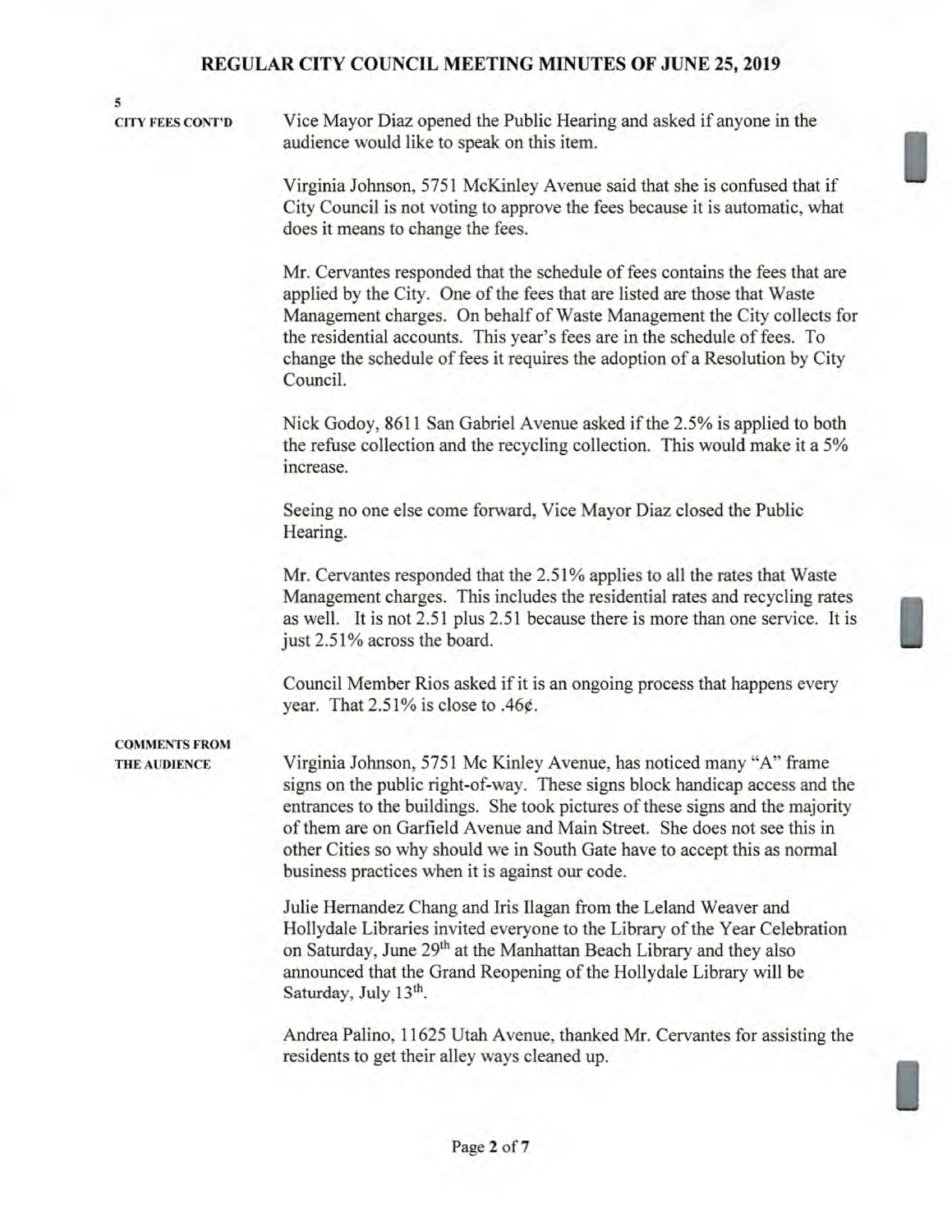COMMET<br>THE AUD<br>CONT'D **COMMENTS FROM THE AUDIENCE** 

**CONT'D** Arthur Rockwell, Focus Media Group said that Focus Media Group partners with cities in Southern California to offer services, amenities and maintenance. They will be entering into a franchise agreement with the City of South Gate for these services. They are currently finalizing the details of the agreement and it should be coming before Council in August.

> Eleni, USC School of Public Policy shared information on The Local Leaders Academy which is designed to train elected officials on developing leadership skills. The program begins in August.

Nick Godoy, 8611 San Gabriel Avenue, said that he tried to get a fee waiver for an upcoming American Legion event. The Legion would appreciate the City Council waiving the permit fees.

#### **REPORTS AND COMMENTS**

FROM CI

I

**FROM CITY OFFICIALS** Mike Flad, City Manager said that the Mayor and the City Manager had the opportunity to meet with Frank Uri and different representatives from various performing and physical arts groups around Los Angeles County to discuss the proposed SELA Cultural Center. The cultural arts center is being planned along the Los Angeles River. There is cooperation from the State, County and local level of Governments to provide cultural arts programming and a physical space. It would be located at the confluence point of the Rio Hondo in South Gate.

> Carmen Avalos, City Clerk attended the NALEO conference in Miami. It was very exciting to see what is happening across the nation.

Greg Martinez, City Treasurer announced that the homeless number officially came out. The previous year's count was 261, which is up substantially from the year prior. This year our count is 362, which is an increase of over 100% in just two years.

Council Member Davila stated that she and Council Member Rios attended the Council of Government summit where they discussed public partnerships and the homeless issue. There was a lot of information to bring back. She also attended the Rotary Golf Tournament.

Council Member Rios also attended the Council of Government summit and a Grid presentation. Grid is a nonprofit organization that promotes electric cars.

Council Member Rios announced that there will be a SELA Arts Festival at the LA River on July 27, 2019. On June  $26<sup>th</sup>$ , Metro is having a transit event at South Gate Park. There will also be an executive boot camp for nonprofits on July 19<sup>th</sup>. Currently they have not announced the location for the boot camp.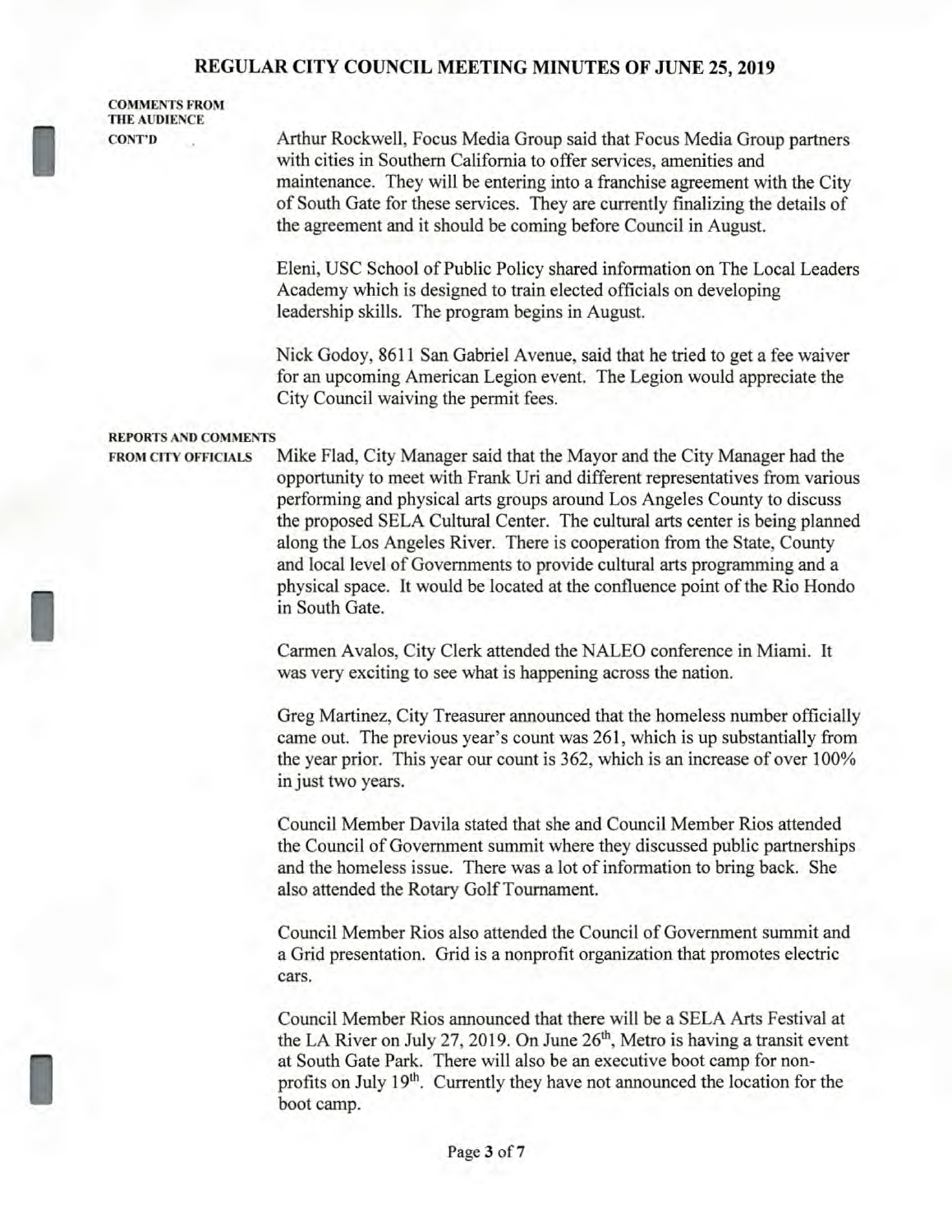| <b>REPORTS AND COMMENTS</b><br><b>FROM CITY OFFICIALS</b> |                                                                                                                                                                                                                                                                                                                                                                                                                                                                                                                                                |
|-----------------------------------------------------------|------------------------------------------------------------------------------------------------------------------------------------------------------------------------------------------------------------------------------------------------------------------------------------------------------------------------------------------------------------------------------------------------------------------------------------------------------------------------------------------------------------------------------------------------|
| <b>CONT'D</b>                                             | Council Member Bernal attended the Independent Cities Association Board<br>Meeting and they are preparing for the summer sessions.                                                                                                                                                                                                                                                                                                                                                                                                             |
|                                                           | Council Member Bernal met with Communities for Better Environments and<br>Art Cervantes, Assistant City Manager/Director of Public Works today<br>regarding public spaces and the 710 corridor. They understand that we<br>cannot achieve 100% and that there is always room for collaboration. They<br>spoke about local hiring and the need for low income housing.                                                                                                                                                                          |
|                                                           | Council Member Davila wanted to share that ten students from Legacy High<br>School's Steam Program went to Prague for a technology/engineering<br>competition and they won 1 <sup>st</sup> prize. Some of these students missed their<br>graduation so they could compete in this competition.                                                                                                                                                                                                                                                 |
|                                                           | Vice Mayor Diaz said that there was another young talent that was<br>showcased on ABC. It was a young South Gate resident that beat bullying<br>through boxing.                                                                                                                                                                                                                                                                                                                                                                                |
|                                                           | Vice Mayor Diaz attended the League's Policy Committee and asked for the<br>organization to be more involved with air quality. She also attended the<br>NALEO Conference where one of the main topics was the census.                                                                                                                                                                                                                                                                                                                          |
|                                                           | Mayor Morales spoke about the proposed SELA Cultural Center. He also<br>attended the NALEO Conference and the Mayor felt that the most important<br>part of the conference was the discussion about the census. South Gate has<br>established our Complete Count Committee and he wants to be sure that we<br>are involved to get that 100% count.                                                                                                                                                                                             |
| <b>CONSENT CALENDAR</b>                                   | Agenda Items 6, 7, 8, 9, 10, 11, 12, 13, and 14 were unanimously approved<br>by motion of Council Member Davila and seconded by Council Member<br>Bernal.                                                                                                                                                                                                                                                                                                                                                                                      |
| 6                                                         |                                                                                                                                                                                                                                                                                                                                                                                                                                                                                                                                                |
| <b>ETHICS</b>                                             | The City Council waived the reading in full and unanimously adopted<br>Ordinance No. 2362 entitled - Ordinance of the City Council of the City of<br>South Gate, California, amending certain Subsections of Sections 1.02.040<br>(Prohibited Uses of City Seal), 1.02.050 (Authorized Uses of City Seal), and<br>1.02.060 (Specially Permitted Uses of the City Seal), of Chapter 1.02 (City<br>Seal), of Title 1 (Administration and Personnel), of the South Gate Municipal<br>Code regarding use of the City Seal during Consent Calendar. |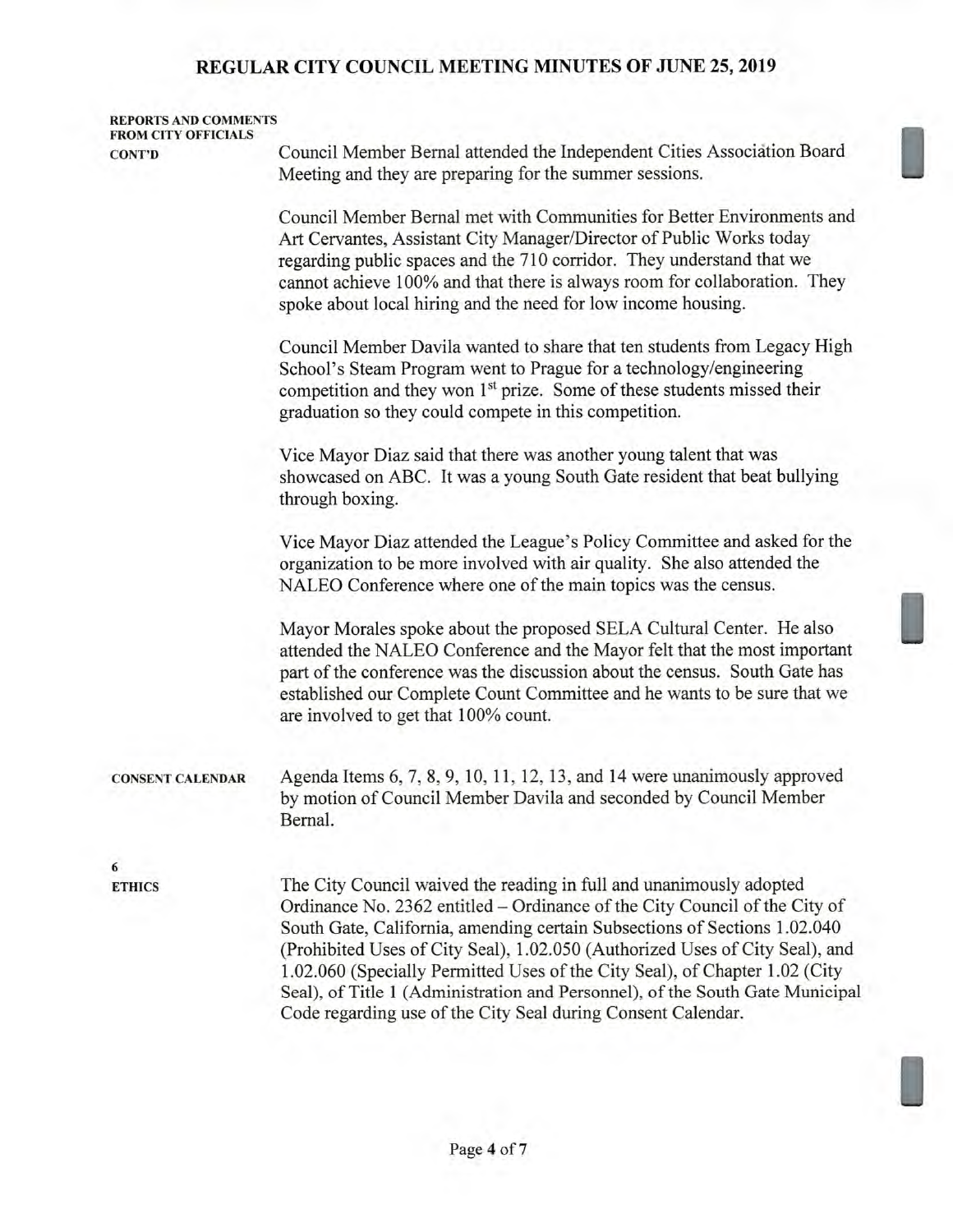**7 CDBG** 

**8** 

**9** 

1

**WATER ISSUES** 

**SEWER VIDEO** 

| Approved Community Development Block Grant (CDBG)<br>a.<br>1. Fair Housing Foundation (Contract No. 3532);<br>3. The Salvation Army (Contract No. 3534);<br>4. Helpline Youth Counseling (Contract No. 3535);<br>5. Tweedy Mile Association (Contract No. 3536); and<br>Authorized the Mayor to execute the Agreements in a form<br>b.<br>acceptable to the City Attorney.<br>The City Council unanimously approved A and B during Consent Calendar.<br>a.<br>requirements, in an amount not to exceed \$100,000; and<br>b.<br>acceptable to the City Attorney.<br>The City Council unanimously approved A and B during Consent Calendar.<br>a.<br>additional one-year term, through June 30, 2020; and | The City Council unanimously approved A and B during Consent Calendar.                                                                                                                                                                                                                                                                             |
|---------------------------------------------------------------------------------------------------------------------------------------------------------------------------------------------------------------------------------------------------------------------------------------------------------------------------------------------------------------------------------------------------------------------------------------------------------------------------------------------------------------------------------------------------------------------------------------------------------------------------------------------------------------------------------------------------------|----------------------------------------------------------------------------------------------------------------------------------------------------------------------------------------------------------------------------------------------------------------------------------------------------------------------------------------------------|
|                                                                                                                                                                                                                                                                                                                                                                                                                                                                                                                                                                                                                                                                                                         | Program Subrecipient Agreements for Fiscal Year 2019/20 with:                                                                                                                                                                                                                                                                                      |
|                                                                                                                                                                                                                                                                                                                                                                                                                                                                                                                                                                                                                                                                                                         |                                                                                                                                                                                                                                                                                                                                                    |
|                                                                                                                                                                                                                                                                                                                                                                                                                                                                                                                                                                                                                                                                                                         | 2. Southern California Rehabilitation Services (Contract No. 3533);                                                                                                                                                                                                                                                                                |
|                                                                                                                                                                                                                                                                                                                                                                                                                                                                                                                                                                                                                                                                                                         |                                                                                                                                                                                                                                                                                                                                                    |
|                                                                                                                                                                                                                                                                                                                                                                                                                                                                                                                                                                                                                                                                                                         |                                                                                                                                                                                                                                                                                                                                                    |
|                                                                                                                                                                                                                                                                                                                                                                                                                                                                                                                                                                                                                                                                                                         |                                                                                                                                                                                                                                                                                                                                                    |
|                                                                                                                                                                                                                                                                                                                                                                                                                                                                                                                                                                                                                                                                                                         |                                                                                                                                                                                                                                                                                                                                                    |
|                                                                                                                                                                                                                                                                                                                                                                                                                                                                                                                                                                                                                                                                                                         |                                                                                                                                                                                                                                                                                                                                                    |
|                                                                                                                                                                                                                                                                                                                                                                                                                                                                                                                                                                                                                                                                                                         | Approved Amendment No. 1 to Contract No. 3241 with National<br>Plant Services, Inc., extending the term of the contract by 18-months<br>as necessary to fund services rendered under the Sanitary Sewer Main<br>Closed Circuit Television Inspection Services (CCTV) between<br>March 2, 2018 through August 31, 2019, to meet the State's program |
|                                                                                                                                                                                                                                                                                                                                                                                                                                                                                                                                                                                                                                                                                                         | Authorized the Mayor to execute Amendment No. I in a form                                                                                                                                                                                                                                                                                          |
|                                                                                                                                                                                                                                                                                                                                                                                                                                                                                                                                                                                                                                                                                                         |                                                                                                                                                                                                                                                                                                                                                    |
|                                                                                                                                                                                                                                                                                                                                                                                                                                                                                                                                                                                                                                                                                                         | Approved Amendment No. 2 to Contract No. 3340 with SAFNA<br>Engineering & Consulting, a division of Heateflex, for project<br>management services necessary for the delivery of water system<br>improvement projects in an amount not-to-exceed \$248,000, for an                                                                                  |
| b.<br>acceptable to the City Attorney.                                                                                                                                                                                                                                                                                                                                                                                                                                                                                                                                                                                                                                                                  | Authorized the Mayor to execute Amendment No. 2 in a form                                                                                                                                                                                                                                                                                          |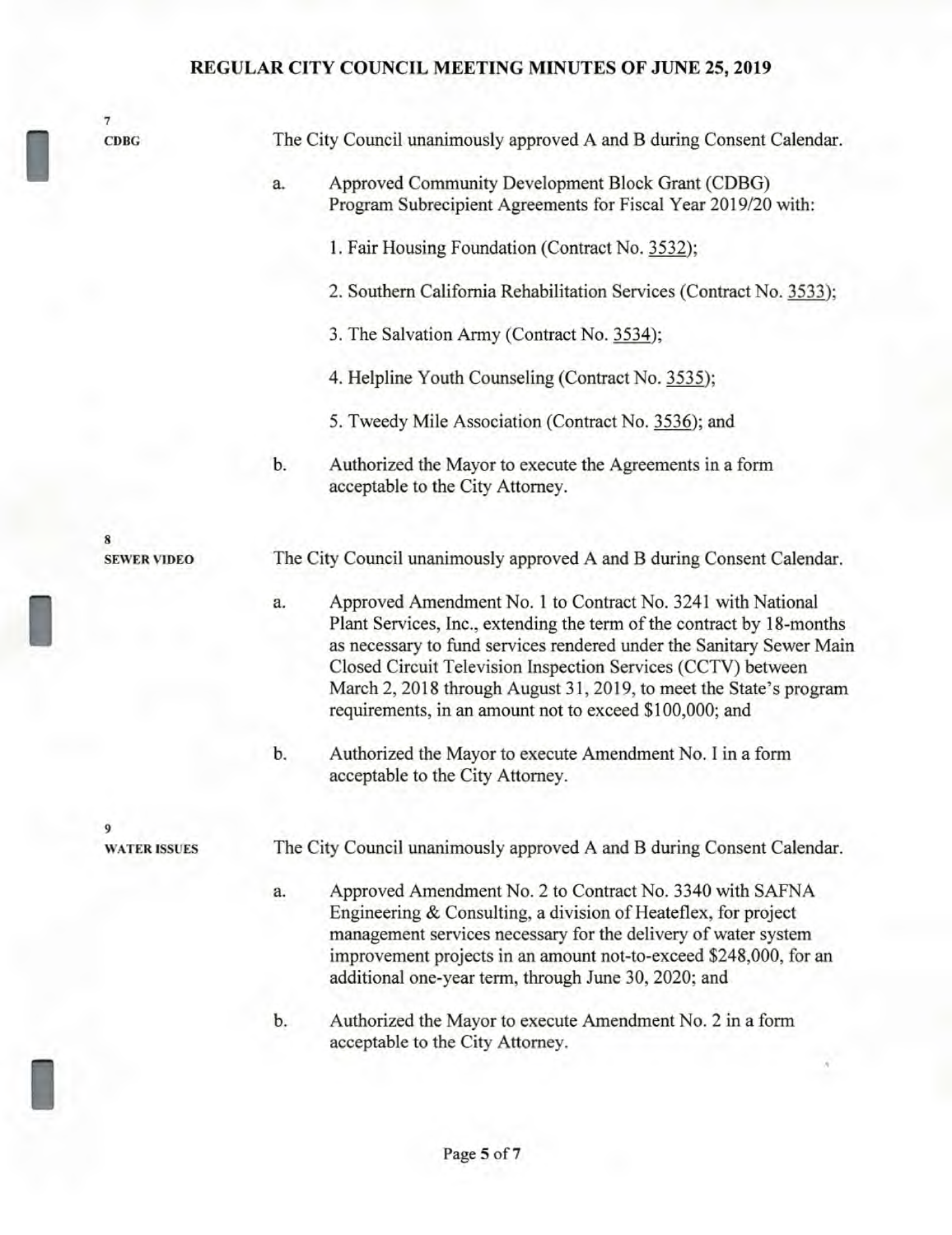| 10                                   |                                                                                                                                                                                                                                                                                                             |  |
|--------------------------------------|-------------------------------------------------------------------------------------------------------------------------------------------------------------------------------------------------------------------------------------------------------------------------------------------------------------|--|
| <b>WATER PLANNING</b>                | The City Council unanimously approved A and B during Consent Calendar.                                                                                                                                                                                                                                      |  |
|                                      | Approved the Groundwater Pumping Rights Lease Agreement<br>a.<br>(Contract No. 3537) with Rockview Dairies, Inc. to lease 30 acre-feet<br>of the City's Fiscal Year 2018/2019 groundwater pumping rights,<br>without flex, in the amount of \$5,700; and                                                    |  |
|                                      | b.<br>Authorized the Mayor to execute the Agreement in a form acceptable<br>to the City Attorney.                                                                                                                                                                                                           |  |
| 11                                   |                                                                                                                                                                                                                                                                                                             |  |
| <b>URBAN</b><br><b>REFORESTATION</b> | The City Council unanimously approved A and B during Consent Calendar.                                                                                                                                                                                                                                      |  |
|                                      | Approved an Agreement (Contract No. 3538) with the Los Angeles<br>a.<br>County Flood Control District authorizing the City to modify and<br>utilize the Bandini Channel in accordance with the improvements<br>proposed under the Urban Orchard Project, for a 25-year term, at no<br>cost to the City; and |  |
|                                      | b.<br>Authorized the Mayor to execute the Agreement in a form acceptable<br>to the City Attorney.                                                                                                                                                                                                           |  |
| 12                                   |                                                                                                                                                                                                                                                                                                             |  |
| <b>AUDITS</b>                        | The City Council unanimously approved A and B during Consent Calendar.                                                                                                                                                                                                                                      |  |
|                                      | Approved a Professional Services Agreement (Contract No. 3539)<br>a.<br>with Davis Farr LLP for auditing services of the transient occupancy<br>tax revenue in an amount not to exceed \$82,500; and                                                                                                        |  |
|                                      | Authorized the Mayor to execute the Professional Services<br>b.<br>Agreement in a form acceptable to the City Attorney.                                                                                                                                                                                     |  |
| 13<br><b>ADMIN SERVICES</b>          | The City Council unanimously approved A and B during Consent Calendar.                                                                                                                                                                                                                                      |  |
|                                      |                                                                                                                                                                                                                                                                                                             |  |
|                                      | Approved Amendment No. 3 to Contract No. 3307 with MV Cheng &<br>a.<br>Associates extending as-needed accounting services through<br>December 31, 2019; and                                                                                                                                                 |  |
|                                      | Authorized the Mayor to execute Amendment No. 3 in a form<br>b.<br>acceptable to the City Attorney.                                                                                                                                                                                                         |  |
| 14                                   |                                                                                                                                                                                                                                                                                                             |  |
| <b>MINUTES</b>                       | The City Council unanimously approved the Special Meeting minutes of May<br>28, 2019 and June 11, 2019.                                                                                                                                                                                                     |  |